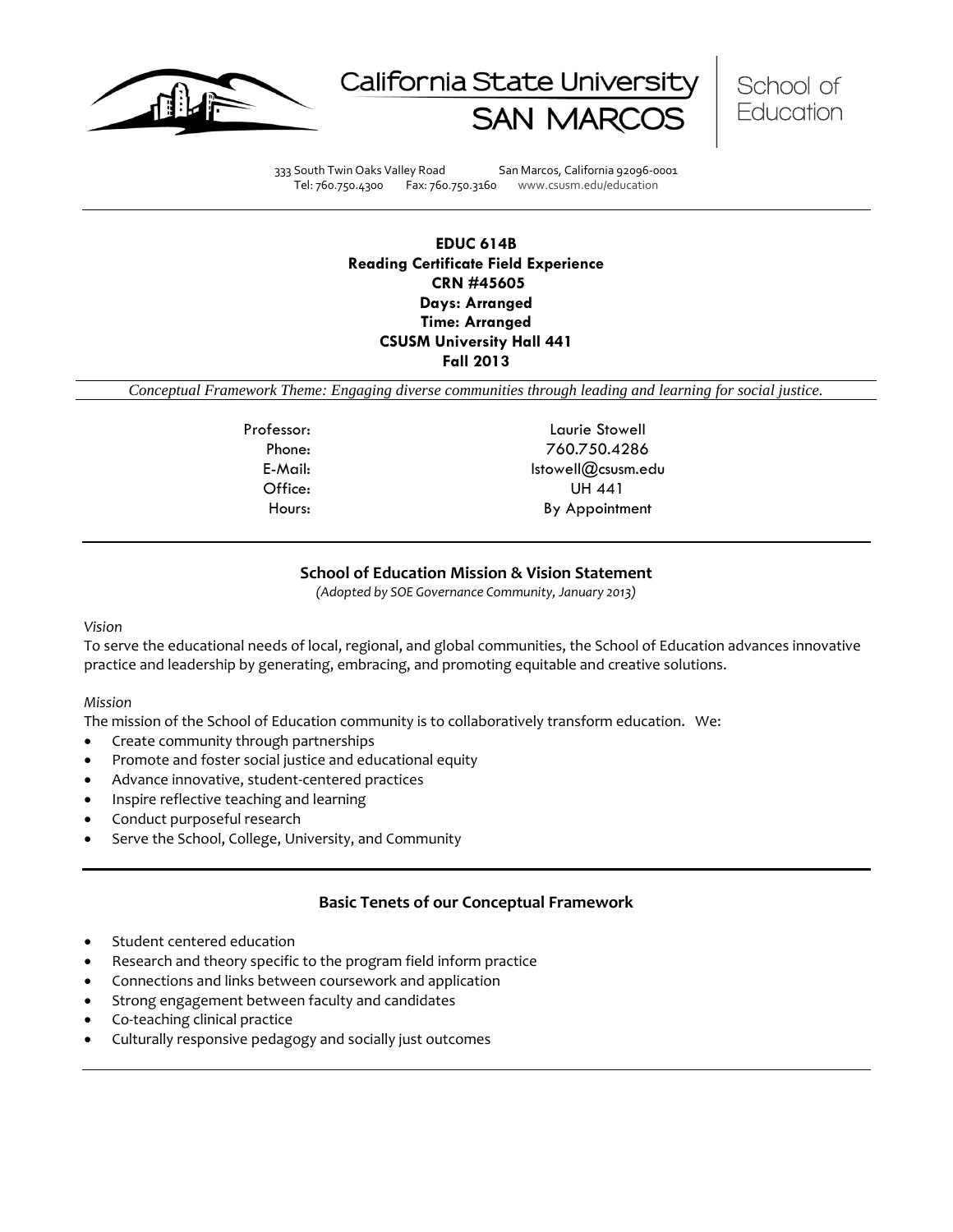# **COURSE DESCRIPTION**

Explores multiple assessments in a balanced comprehensive literacy program and the research basis for the provisions of effective assessment of literacy teaching and learning relevant to students from varied cultural and linguistic backgrounds. Students will be required to administer a battery of appropriate assessments, make recommendations, and communicate that information through professional reports. *Graded Credit/No Credit. Co/Prerequisite: EDUC 614A*

# **Course Prerequisites**

EDUC 614A

# **Required Texts**

• Johns, J. (11<sup>th</sup> ed.) (2012) *Basic Reading inventory*. Iowa: Kendall Hunt.

## **Authorization to Teach English Learners**

This credential program has been specifically designed to prepare teachers for the diversity of languages often encountered in California public school classrooms. The authorization to teach English learners is met through the infusion of content and experiences within the credential program, as well as additional coursework. Candidates successfully completing this program receive a credential with authorization to teach English learners. *(Approved by CCTC in SB 2042 Program Standards, August 02)*

# **STUDENT LEARNING OUTCOMES**

## **California Teacher Performance Assessment (CalTPA)**

Beginning July 1, 2008 all California credential candidates must successfully complete a state-approved system of teacher performance assessment (TPA), to be embedded in the credential program of preparation. At CSUSM this assessment system is called the CalTPA or the TPA for short.

To assist your successful completion of the TPA, a series of informational seminars are offered over the course of the program. TPA related questions and logistical concerns are to be addressed during the seminars. Your attendance to TPA seminars will greatly contribute to your success on the assessment.

Additionally, SoE classes use common pedagogical language, lesson plans (lesson designs), and unit plans (unit designs) in order to support and ensure your success on the TPA and more importantly in your credential program.

The CalTPA Candidate Handbook, TPA seminar schedule, and other TPA support materials can be found on the SoE website: <http://www.csusm.edu/education/CalTPA/ProgramMaterialsTPA.html>

## **Assessment of Professional Dispositions**

Assessing a candidate's dispositions within a professional preparation program is recognition that teaching and working with learners of all ages requires not only specific content knowledge and pedagogical skills, but positive attitudes about multiple dimensions of the profession. The School of Education has identified six dispositions – social justice and equity, collaboration, critical thinking, professional ethics, reflective teaching and learning, and life-long learning—and developed an assessment rubric. For each dispositional element, there are three levels of performance - *unacceptable*, *initial target*, and *advanced target*. The description and rubric for the three levels of performance offer measurable behaviors and examples.

The assessment is designed to provide candidates with ongoing feedback for their growth in professional dispositions and includes a self-assessment by the candidate. The dispositions and rubric are presented, explained and assessed in one or more designated courses in each program as well as in clinical practice. Based upon assessment feedback candidates will compose a reflection that becomes part of the candidate's Teaching Performance Expectation portfolio. Candidates are expected to meet the level of *initial target* during the program.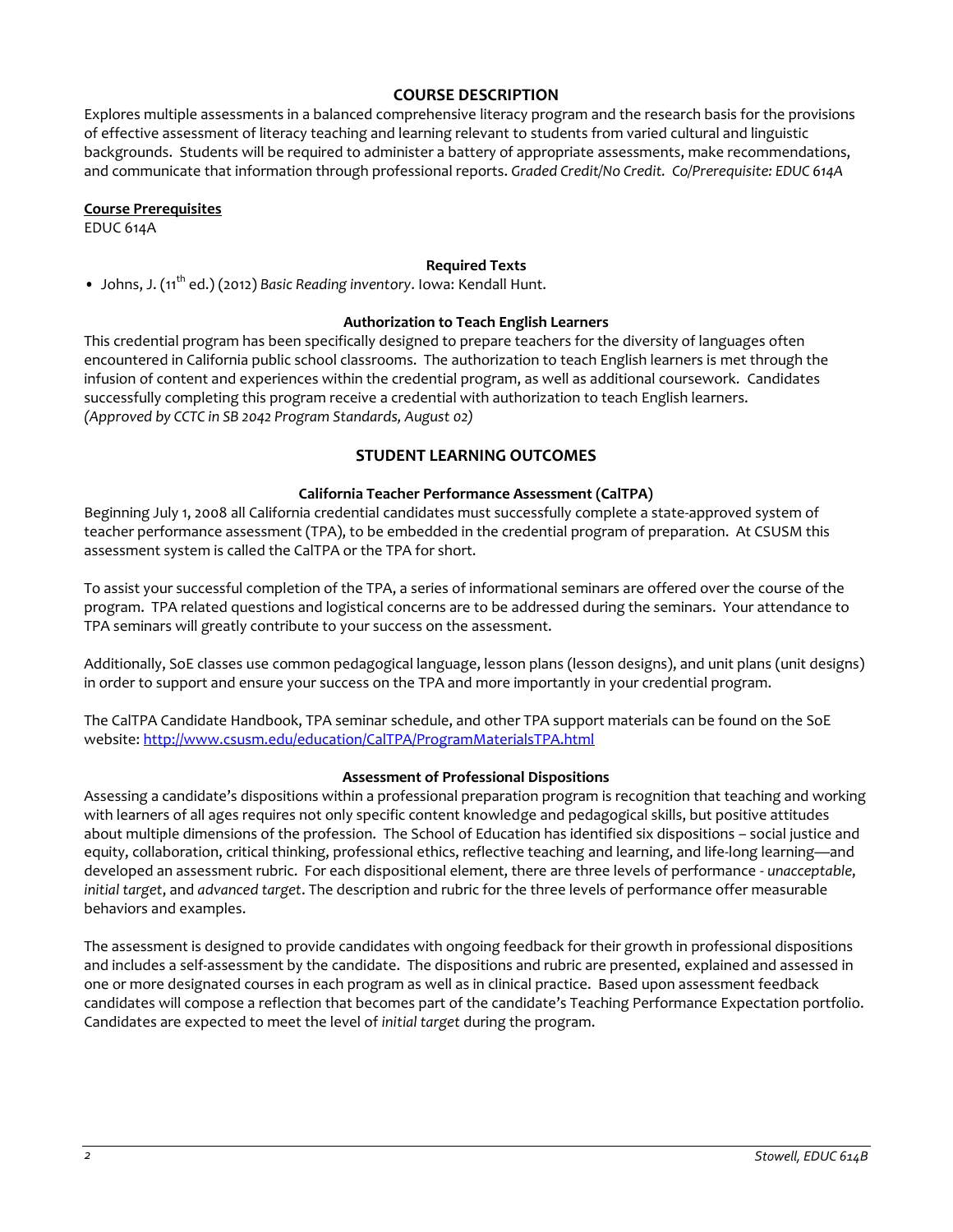# **School of Education Attendance Policy**

Due to the dynamic and interactive nature of courses in the School of Education, all candidates are expected to attend all classes and participate actively. At a minimum, candidates must attend more than 80% of class time, or s/he may not receive a passing grade for the course at the discretion of the instructor. Individual instructors may adopt more stringent attendance requirements. Should the candidate have extenuating circumstances, s/he should contact the instructor as soon as possible. *(Adopted by the COE Governance Community, December, 1997).*

# **Students with Disabilities Requiring Reasonable Accommodations**

Candidates with disabilities who require reasonable accommodations must be approved for services by providing appropriate and recent documentation to the Office of Disable Student Services (DSS). This office is located in Craven Hall 4300, and can be contacted by phone at (760) 750-4905, or TTY (760) 750-4909. Candidates authorized by DSS to receive reasonable accommodations should meet with their instructor during office hours or, in order to ensure confidentiality, in a more private setting.

# **All University Writing Requirement**

Every course at the university must fulfill the university's writing requirement of at least 2500 words.

# **CSUSM Academic Honesty Policy**

"Students will be expected to adhere to standards of academic honesty and integrity, as outlined in the Student Academic Honesty Policy. All written work and oral presentation assignments must be original work. All ideas/materials that are borrowed from other sources must have appropriate references to the original sources. Any quoted material should give credit to the source and be punctuated with quotation marks.

Students are responsible for honest completion of their work including examinations. There will be no tolerance for infractions. If you believe there has been an infraction by someone in the class, please bring it to the instructor's attention. The instructor reserves the right to discipline any student for academic dishonesty in accordance with the general rules and regulations of the university. Disciplinary action may include the lowering of grades and/or the assignment of a failing grade for an exam, assignment, or the class as a whole."

Incidents of Academic Dishonesty will be reported to the Dean of Students. Sanctions at the University level may include suspension or expulsion from the University.

## **Plagiarism:**

As an educator, it is expected that each candidate will do his/her own work, and contribute equally to group projects and processes. Plagiarism or cheating is unacceptable under any circumstances. If you are in doubt about whether your work is paraphrased or plagiarized see the Plagiarism Prevention for Students website [http://library.csusm.edu/plagiarism/index.html.](http://library.csusm.edu/plagiarism/index.html) If there are questions about academic honesty, please consult the University catalog.

## **Use of Technology:**

Candidates are expected to demonstrate competency in the use of various forms of technology (i.e. word processing, electronic mail, Moodle, use of the Internet, and/or multimedia presentations). Specific requirements for course assignments with regard to technology are at the discretion of the instructor. Keep a digital copy of all assignments for use in your teaching portfolio. All assignments will be submitted online, and some will be submitted in hard copy as well. Details will be given in class.

## **Electronic Communication Protocol:**

Electronic correspondence is a part of your professional interactions. If you need to contact the instructor, e-mail is often the easiest way to do so. It is my intention to respond to all received e-mails in a timely manner. Please be reminded that e-mail and on-line discussions are a very specific form of communication, with their own nuances and etiquette. For instance, electronic messages sent in all upper case (or lower case) letters, major typos, or slang, often communicate more than the sender originally intended. With that said, please be mindful of all e-mail and on-line discussion messages you send to your colleagues, to faculty members in the School of Education, or to persons within the greater educational community. All electronic messages should be crafted with professionalism and care.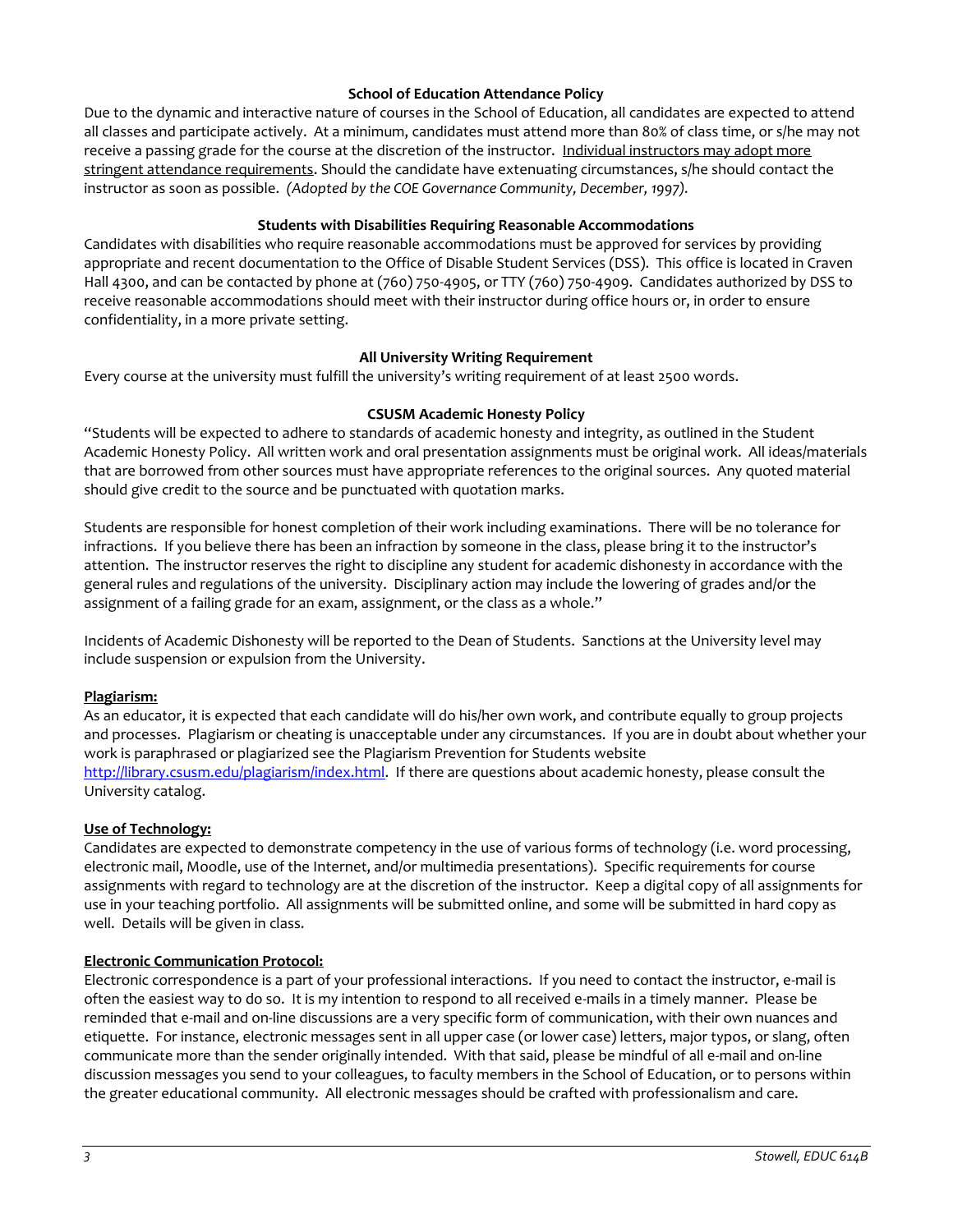Things to consider:

- Would I say in person what this electronic message specifically says?
- How could this message be misconstrued?
- Does this message represent my highest self?
- Am I sending this electronic message to avoid a face-to-face conversation?

In addition, if there is ever a concern with an electronic message sent to you, please talk with the author in person in order to correct any confusion.

## **Course Requirements**

### **Project Descriptions**

This part of the course includes field work. During this field work you must accomplish the following tasks to meet the CTC standards for a reading certificate.

- 1. Work with two students at two different grade levels.
- 2. Tutor the students on an individual basis, using the intervention plans developed.
- 3. Keep anecdotal notes (at least 10 total) on each student in a small group setting and in a class setting.
- 4. Develop and write up a case study for each student and submit that case study to your University Supervisor.

The case study format is as follows:

- 1. A brief biographical summary of the students.
- 2. The conditions under which the tests were administered.
- 3. A list of assessments administered both standardized and authentic.
- 4. An intervention plan for each student. The plan should include three different contexts one on one, small group, and whole class.
- 5. Grouping strategies should be recommended with a rational as to why each grouping structure should occur and why.
- 6. An evaluation of the results of the interventions with recommendations for future instructional plans.

You may receive credit for this part of the class in three ways.

- 1. Submitting videotapes of your instruction with these students to your university supervisor.
- 2. Submitting videotapes combined in class supervision by your university supervisor.
- 3. In class supervision by your university supervisor.

*Please note that an administrator in your school should also be involved. Please ask your supervising administrator to observe you as you work with students one on one, in small group and whole class. Please provide the administrator with a copy of this syllabus. The administrator will be asked to sign off your experience along with the university supervisor.*

*If the administrator wishes, you may work collaboratively with the school-wide reading specialist or other resource teacher as designated by the site administrator.*

#### **Please refer to your University Supervisor who has the right to adjust the case study requirements.**

You may use the following grid to record data. Expand the grid. The purpose of the grid is to transfer data from one area, that is, the assessments sheets to a place where you may easily access all the data. Not only does this tool help you record data in one place, it al so serves as an excellent reporting tool to students, parents, administrators, resources teachers, Student Study Teams.

Students Name

| Grade |  |  |  |
|-------|--|--|--|
|       |  |  |  |

Date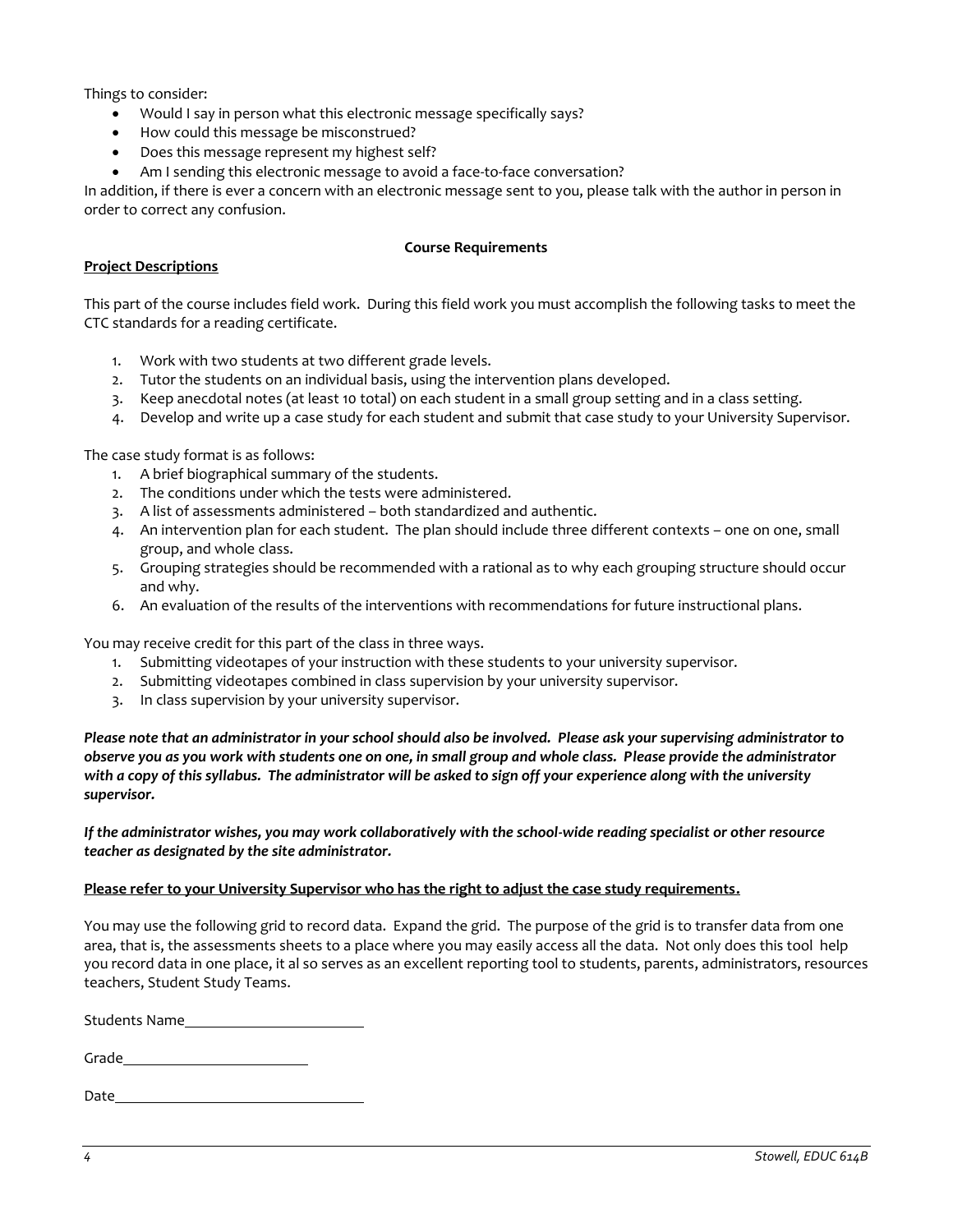| Assessment | Date of<br>Administration | What I Learned and<br>Where | Patterns | Strengths/Areas of Need |
|------------|---------------------------|-----------------------------|----------|-------------------------|
|            |                           |                             |          |                         |

Instructional strategy(ies) for each pattern

# **Garza's guide for EDUC 614B**

614B is a field work course designed to meet the state standards for the Reading Certificate. Students are required to meet all state competencies while completing two case studies. Students will submit binders for each case study student that contains all salient documentation of the case study. Students will be observed implementing intervention plan by the university supervisor as well as by an on-sight supervisor. University and on-sight supervisor complete the Competency Evaluation form which is signed and submitted to the college.

- 1) Choose two students at different grade levels. Both must be struggling with reading at grade level and at least one must be learning English as a second language (EL).
- 2) Dedicate one binder to each student's case study documentation.
- 3) See the outline showing the contents of each case study documented in each binder and the case study binder descriptive template.

## **Outline of Contents**

- A biographical sketch/background of the student (use a pseudonym not child's real name)
- The analysis grid (matrix) which shows 1) the assessments administered, 2) the data from each assessment, 3) the analysis in terms of student strengths and needs.
- A clearly written description of each of the student's needs selected for the intervention plan.
- For each need, a clearly written description of the intervention strategy(ies) that the teachers believes will help the child improve in that particular area of need.
- For all intervention strategies, a sequential, comprehensible plan showing how the teacher will implement them over time, including check in points for on-going assessment. This plan must include grouping strategies (individual, small-group, whole class).
- A paragraph explaining the teacher's rationale for the intervention plan. Teacher explains how he/she expects his/her intervention plan (including the strategies and their implementation) to help the child progress.
- Implementation notes & adjustment notes
- A culminating analysis of the effectiveness of the intervention plan and a reflection on the process of intervention design and implementation.
- References in APA format
- Appendix. Remember to include in the appendix paper samples of the assessments or assessment score sheets, and salient samples of student work.

## **Case Study Binder Descriptive Template**

## *Background*

A biographical sketch/background of the student provides a general introduction to the student. (Use a pseudonym not child's real name).

Below is the kind of information to include in this section.

Obtain information on the backgrounds of each of the students. What grade level is the student? What is the academic history? How long has student been at the school? Does the student have siblings? What is the family language? socio-economic status? Access to books? What kinds of extracurricular activities interests the child? What has been his academic history? Have there been health issues? Referrals to social services? To the district/school psychologist? What does the office discipline file look like? How many referrals have there been, if any?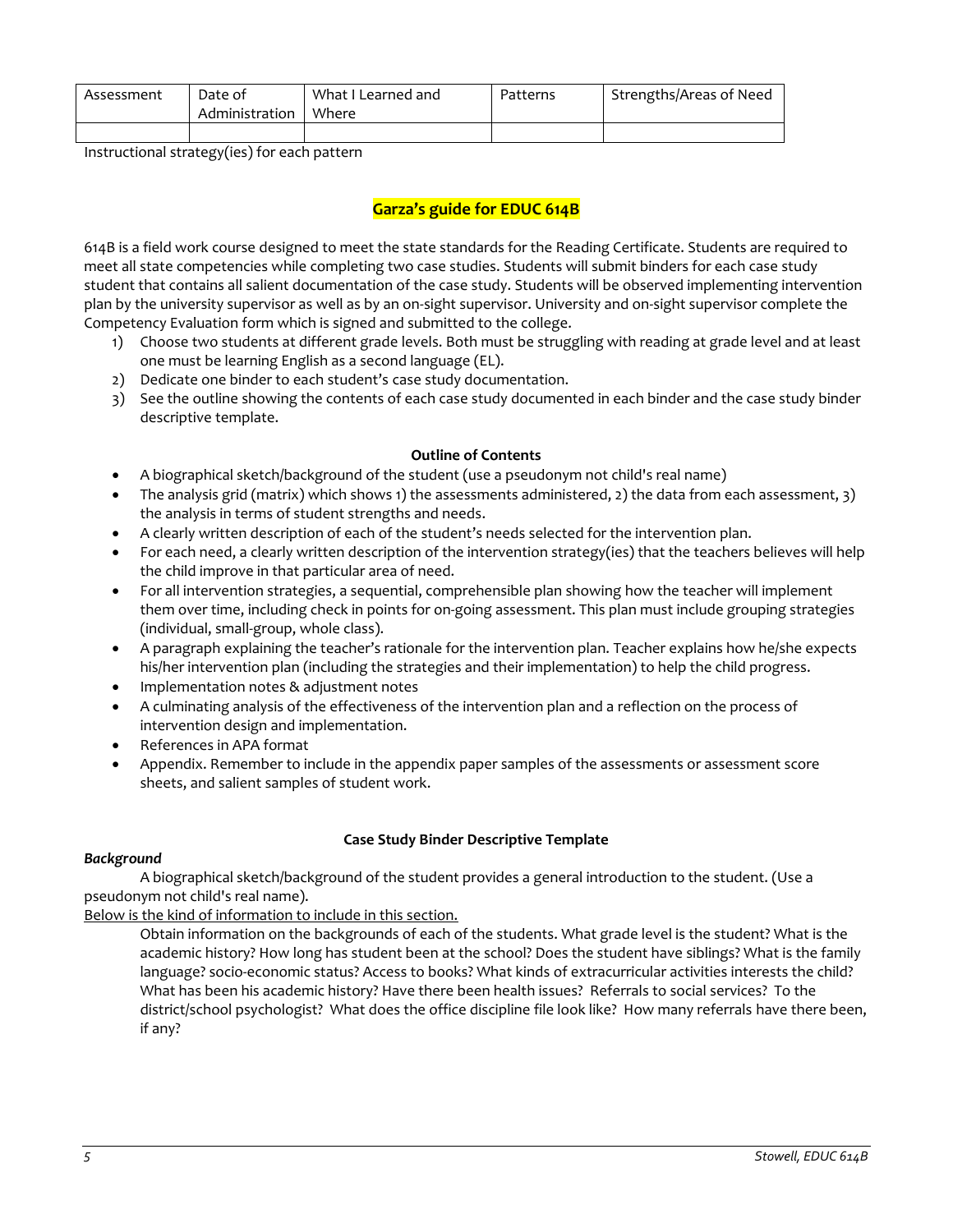# *Matrix*

The analysis grid (matrix) lists each assessment from which data is gathered. The teacher uses a wide variety of assessments, including those that he/she administers. The teacher uses the matrix to analyze the data learned from each individual assessment by determining what that data shows about the student's strengths and/or needs. In addition, the teacher uses the matrix to examine all assessment data for any apparent patterns of strength and need emerging across all data. Needs and strengths are listed concisely. Examples of two completed matrices are attached at the end of the document. Be sure to place assessment paperwork (scores, samples, etc) in the appendix of your case study binder.

|                                            |         | Matrix template   |               |                 |
|--------------------------------------------|---------|-------------------|---------------|-----------------|
| Assessment & the $\parallel$ The data/info |         | Areas of strength | Areas of need | Patterns across |
| date administered                          | learned |                   |               | assessments     |
|                                            |         |                   |               |                 |
|                                            |         |                   |               |                 |
|                                            |         |                   |               |                 |

# *Description of Selected Needs and Intervention Strategies*

The teacher's analysis of the data will likely reveal a number of needs. The teacher must select the needs that he/she wants to focus on in the intervention and write a description of each of the student's needs selected. In addition, the teacher chooses specific strategies to use during the intervention that he/she believes will help the student improve in the particular area of need. The teacher writes a description of the intervention strategy(ies) for each selected need. It is suggested that teachers *organizing these descriptions in a table like the one below.*

| Description of selected student need | Description of strategy(ies) for the need |
|--------------------------------------|-------------------------------------------|
|                                      |                                           |
|                                      |                                           |

## *Intervention Plan*

The teacher writes a sequential, comprehensible intervention plan. After the teacher has selected the needs to focus on and the instructional strategies to help the student improve in the areas of need, the teacher writes a plan which shows how these strategies are to be implemented in various contexts over time. Remember the smaller the grouping context, the more effective the intervention. For this reason, it is essential that the plan incorporate individual and/or small group contexts into the intervention. While there is no assessment data for any apparent patterns of strength and need emerging across all data. Needs and strengths are listed concisely. Examples of two completed matrices are attached at the end of the document. Be sure to place assessment paperwork (scores, samples, etc) in the appendix of your case study binder.

|                                            |         | Matrix template   |               |                 |
|--------------------------------------------|---------|-------------------|---------------|-----------------|
| Assessment & the $\parallel$ The data/info |         | Areas of strength | Areas of need | Patterns across |
| date administered                          | learned |                   |               | assessments     |
|                                            |         |                   |               |                 |
|                                            |         |                   |               |                 |

## *Description of Selected Needs and Intervention Strategies*

The teacher's analysis of the data will likely reveal a number of needs. The teacher must select the needs that he/she wants to focus on in the intervention and write a description of each of the student's needs selected. In addition, the teacher chooses specific strategies to use during the intervention that he/she believes will help the student improve in the particular area of need. The teacher writes a description of the intervention strategy(ies) for each selected need. It is suggested that teachers *organizing these descriptions in a table like the one below.*

| Description of selected student need | Description of strategy(ies) for the need |
|--------------------------------------|-------------------------------------------|
|                                      |                                           |
|                                      |                                           |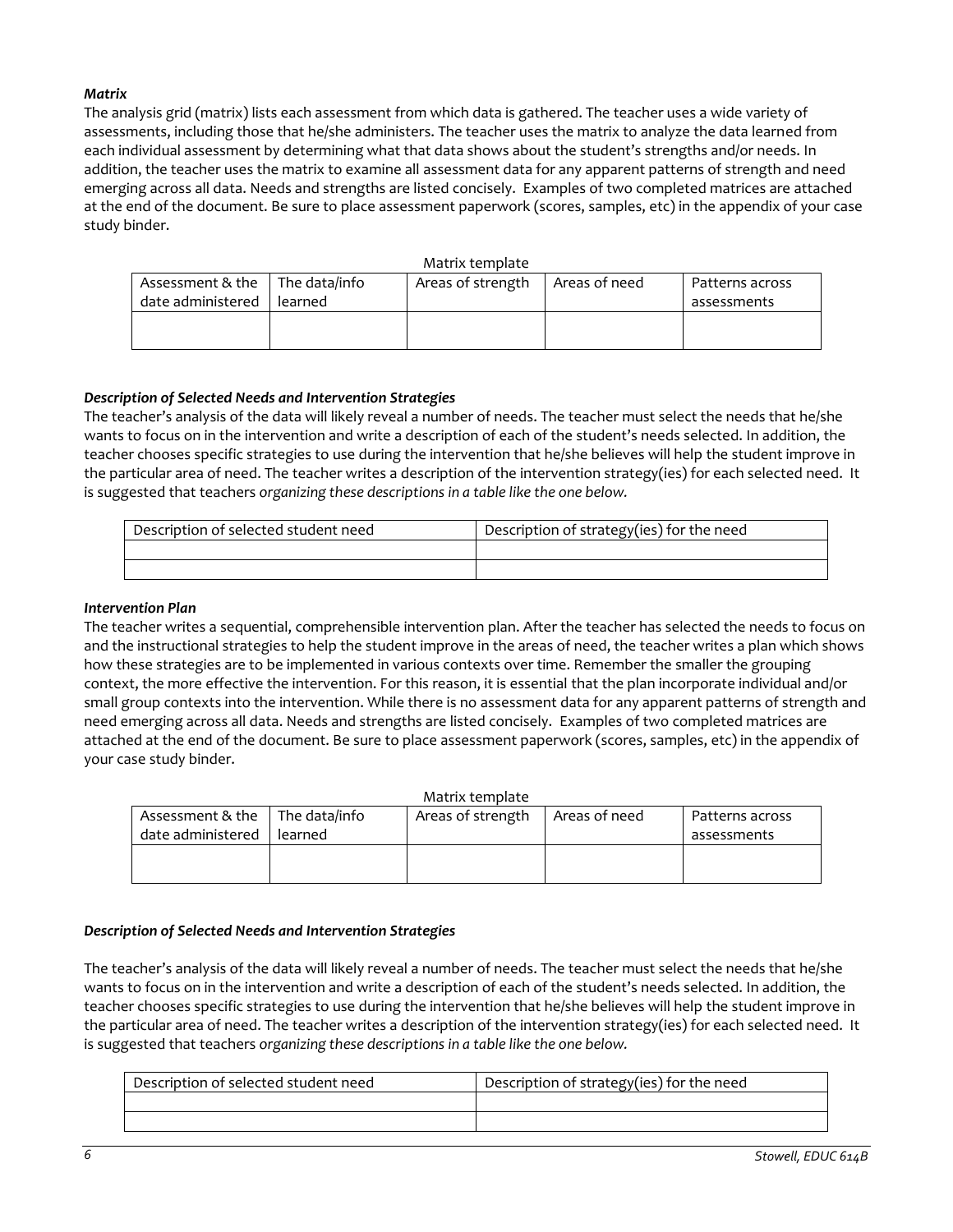# *Intervention Plan*

The teacher writes a sequential, comprehensible intervention plan. After the teacher has selected the needs to focus on and the instructional strategies to help the student improve in the areas of need, the teacher writes a plan which shows how these strategies are to be implemented in various contexts over time. Remember the smaller the grouping context, the more effective the intervention. For this reason, it is essential that the plan incorporate individual and/or small group contexts into the intervention. While there is no *Analytical Reflection*

Upon completion of each case study, the teacher writes a culminating analysis of the effectiveness of the intervention plan and a reflection on the process of intervention design and implementation.

## *Questions to facilitate the analytical reflection*

What progress did the student make (based on your assessment)? How do you feel the teaching strategies helped this student get to where he is? What didn't happen that you were hoping would happen? Were there any surprises as you collected information about the student, developed a matrix and instructional plan, and implemented specific strategies? What did you learn from doing this case study intervention plan about literacy intervention design and implementation in general? What might you do differently in the future when developing literacy intervention plans?

## *References*

In APA format, cite all assessments and materials used in the interventions.

# *Appendix*

# **Matrix Example for Student: 11 years/ Fifth grade**

| Type of                     | Learned                                                                               | Strengths                                                        | <b>Needs</b>                                                         | Patterns                                              |
|-----------------------------|---------------------------------------------------------------------------------------|------------------------------------------------------------------|----------------------------------------------------------------------|-------------------------------------------------------|
| Assessment                  |                                                                                       |                                                                  |                                                                      |                                                       |
| Personal Inventory          | Likes adventures and<br>mysteries but they<br>are hard.<br>Books about people         | Does attempt to<br>read                                          | Reading books below<br>her reading level<br>Doesn't read on her very | Need to work on<br>fluency and<br>vocabulary          |
|                             | are easier; Likes<br>books in a series                                                |                                                                  | much                                                                 | Has difficulty<br>sequencing event or<br>ideas        |
| San Diego Quick             | Fall 2008 - Decodes<br>words<br>well.<br>Findings:                                    | Tries to sound out<br>words or letters.<br>Only strategy<br>used | Does not read chunks of<br>words or anticipate<br>words.             | Needs other<br>strategies to try with<br>larger words |
| Test Date: 9/08             | Independent level =<br>3 <sup>rd</sup> grade<br>Frustration level = $4^{th}$<br>grade |                                                                  |                                                                      |                                                       |
| Running records-<br>Fluency | Few words misread,<br>does replace word<br>that is out of context<br>93 WPM           | Recalls specific<br>words or phrases                             | Decoding but not<br>reading for meaning.                             | Does not realize<br>when reads<br>incorrectly         |
| Test Date: 9/08             |                                                                                       |                                                                  |                                                                      |                                                       |
| Running records- oral       | Few words misread                                                                     | Self-corrected for                                               | Read methodically and                                                |                                                       |
| fluency                     |                                                                                       | meaning                                                          | deliberately                                                         |                                                       |
|                             | 146 WPM                                                                               |                                                                  |                                                                      |                                                       |
| Test Date: 5/09             |                                                                                       |                                                                  |                                                                      |                                                       |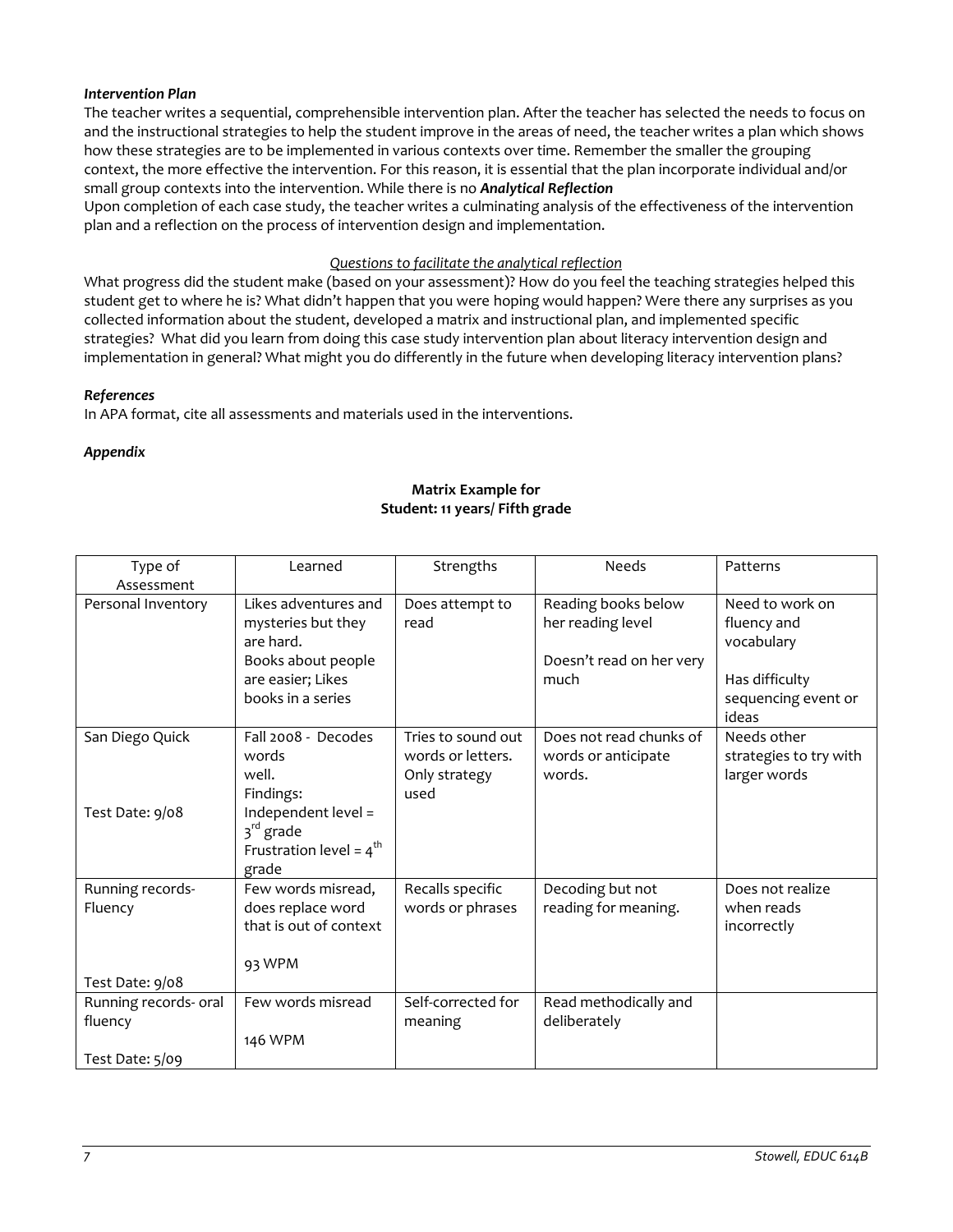| Type of<br>Assessment                                         | Learned                                                                                                                                                        | Strengths                                                                                                                                     | Needs                                                                    | Patterns                                                                  |
|---------------------------------------------------------------|----------------------------------------------------------------------------------------------------------------------------------------------------------------|-----------------------------------------------------------------------------------------------------------------------------------------------|--------------------------------------------------------------------------|---------------------------------------------------------------------------|
| Reading & Language<br>Skills Assessment<br>Date: 9/08         | Overall skill<br>48%                                                                                                                                           | Vocabulary<br>63%<br>Comprehension<br>17%<br>Literary Response/Analysis<br>50%<br>Research/Information Skill<br>50%<br>Language Skills<br>70% |                                                                          | Low skills do not<br>support<br>comprehension                             |
| Reading & Language<br>Skills Assessment<br>Date: 9/08         | Overall skill<br>69%                                                                                                                                           | Vocabulary 50%<br>Comprehension 70%<br>Literary Response/Analy 83%<br>Research/Inform Skill 75%<br>Language Skills<br>67%                     |                                                                          | Awareness of<br>Complexity of<br>vocabulary and<br>grammar                |
| Harcourt Phonics<br>Inventory:<br>1/09                        | Has gaps in her<br>phonics knowledge                                                                                                                           | Does well with<br>consonant blends,<br>diagraphs, and Short<br>vowels                                                                         | Lacks understanding<br>for long vowels,<br>multisyllabic words           | Relies on what she<br>knows; substitutes<br>attempting to make it<br>work |
| <b>Phonemic Awareness</b><br>Inventory<br>Date 1/09           | Doesn't hear the<br>sounds in words<br>Learns the word as a<br>whole                                                                                           | Is able to separate<br>beginning sound<br>from word                                                                                           | Gets confused when<br>ending sounds<br>change. Loses<br>beginning sounds | Has difficulty<br>changing words from<br>expectation                      |
| Spelling: Authentic<br>Assessments<br>Date: Ongoing           | Noticed odd<br>substitutions, letters<br>sequence, or<br>omissions                                                                                             | Sounds at<br>initials/ending sounds<br>were written<br>correctly                                                                              | Middle sounds were<br>blended, or<br>eliminated                          | Difficulty increases<br>with size of word                                 |
| Writing samples<br>Authentic<br>Assessments<br>Date: On going | Uses phonics to<br>sound out words as<br>she writes.<br>$magnitfy = magnify$<br>Letters out of<br>sequence<br>$cooperation =$<br>cooperation<br>sysmbol=symbol | Showed that she<br>does hear key sounds<br>of letters and cannot<br>break words down to<br>phonemes                                           | Doesn't use these<br>tactic when she is<br>reading or writing            |                                                                           |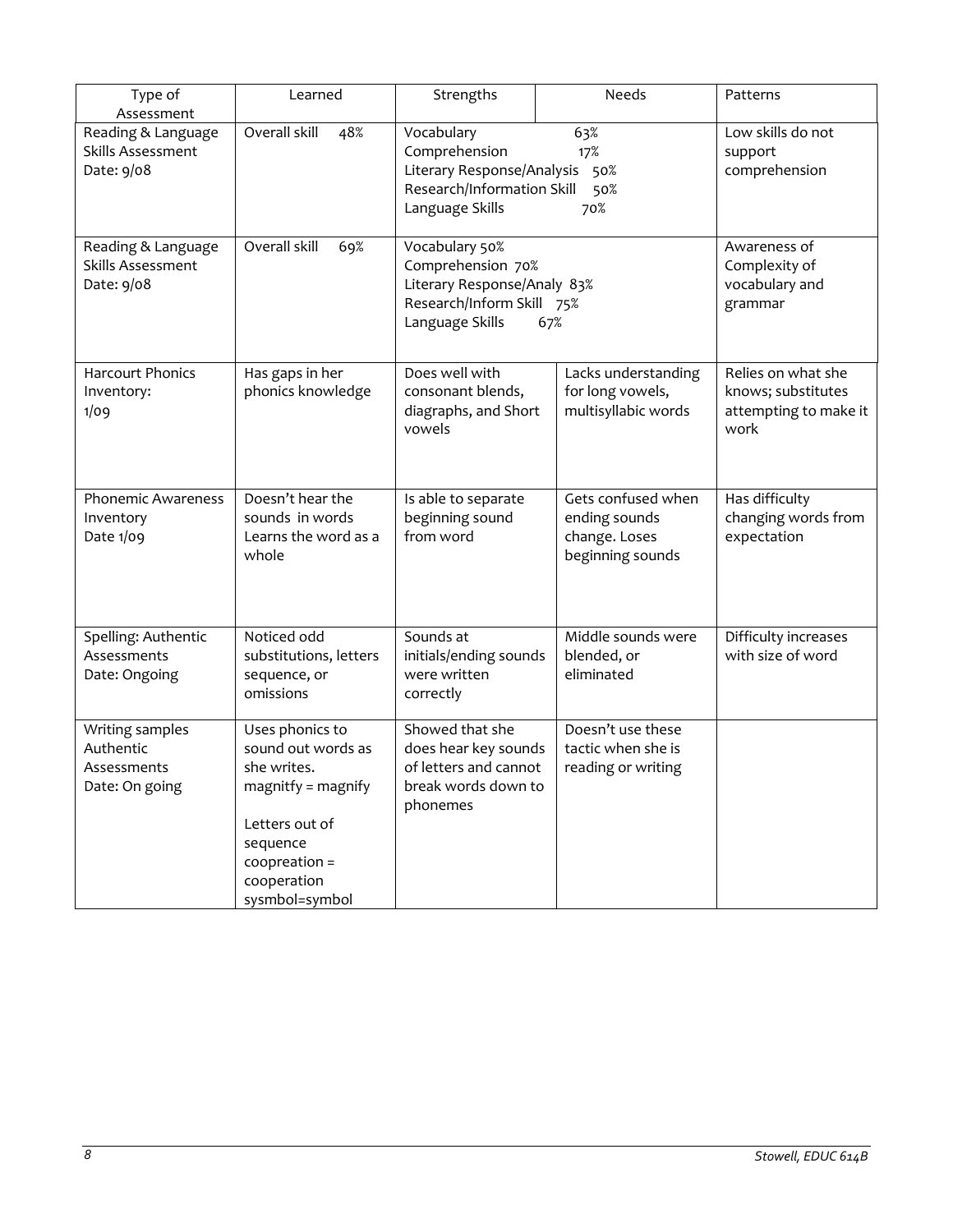# **Maxtrix example for Student: 7 years/ second grade**

| Type of<br>Assessment                   | Learned                                                                                                                                         | Positive                                                                                                     | Negative                                                                                                                                       | Patterns                                                                              |
|-----------------------------------------|-------------------------------------------------------------------------------------------------------------------------------------------------|--------------------------------------------------------------------------------------------------------------|------------------------------------------------------------------------------------------------------------------------------------------------|---------------------------------------------------------------------------------------|
| Personal Inventory                      | Likes Dr. Seuss Books<br>because they rhyme<br>Wants to be a good<br>reader                                                                     | Uses rhyming pattern<br>strategy<br>Uses pictures for clues                                                  | Doesn't look for<br>"chunks"<br>She "pretend"<br>reads                                                                                         | No strategy to attack<br>word reading                                                 |
| San Diego Quick                         | Missed 4 words at<br>level1<br>"road" > "rod"<br>"bigger" skipped<br>"always" skipped<br>"night" > "nit"                                        | Read pre-primer and<br>primer level with no<br>trouble.                                                      | Doesn't know what<br>to do with digraphs<br>and diphthongs                                                                                     | No strategy to attack<br>word reading                                                 |
| 100 high frequency<br>words             | Missed 6 out of 1 <sup>st</sup> 50<br>Took a long time to<br>read                                                                               | From the ones she tried<br>she seem to use a rime<br>"or" she read as "your"<br>"when: she read as<br>"then" | She doesn't know<br>many of the<br>common first grade<br>words. Doesn't<br>know what to do<br>out of context. Just<br>gives up                 | Exposure to words                                                                     |
| <b>CORE Phonics Survey</b><br>-Decoding | Missed 3/5 on pseudo<br>words with digraphs,<br>and tch And hard<br>difficulty with long<br>vowels.<br>Speech impediment<br>with the letter "r" | Knows short vowels                                                                                           | "wheck" > "which<br>"phitch" > "p/hitk<br>"chud" > "chup"                                                                                      | Learn phonics rules,<br>blend sounds<br>Need to work on<br>digraphs and<br>diphthongs |
| <b>Spelling Test</b>                    | Mixes up short<br>vowels<br>"i" for " $e$ "<br>mixes up endings<br>control > controlo<br>success > soccse<br>tickets > tickest                  | Can segment sounds in<br>single syllable words                                                               | Has difficulty<br>identifying syllables                                                                                                        | Need to work on<br>chunking strategy                                                  |
| Running record                          | Missed 13 words from<br>passage of 63 words                                                                                                     | Used pictures for clues.<br>Tried to find words that<br>fit meaning                                          | Doesn't chunk<br>words or sounds<br>that she knows.                                                                                            | Learn phonics rules,<br>blend sounds                                                  |
| <b>Writing Samples</b><br>(beginning)   | Beg. sample:<br>Shows lack of<br>conventions for<br>capitals; does<br>punctuations                                                              | Observed: on topic,<br>has some order. Has<br>knowledge of sentence<br>structure                             | Displays reversals in<br>writing "p" for "b"                                                                                                   |                                                                                       |
| <b>Writing Samples</b><br>(2nd month)   | 1st quarter: Showing<br>improvement on<br>conventions, more<br>complex sentence<br>structure, signs of<br>more consistent<br>phonics use.       | 1st quarter: less letter<br>reversals and more<br>phonetic spelling                                          | Observed: omits<br>the r in word cares,<br>uses k instead of c.<br>Concern: use of p<br>for b in about.<br>Cause her use of<br>backward letter |                                                                                       |